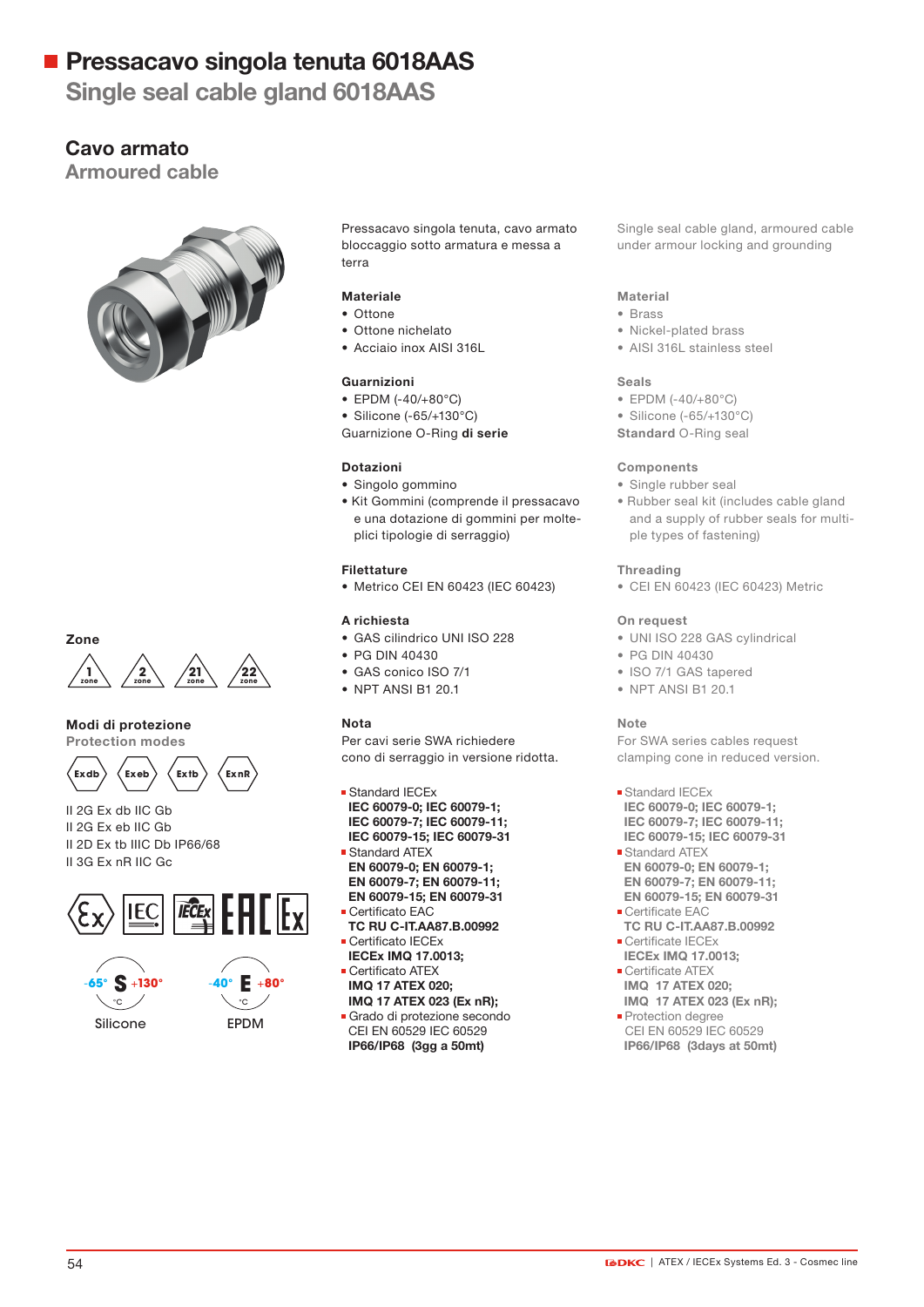Single seal cable gland 6018AAS

### Cavo armato

Armoured cable



Sistemi ATEX / IECEx<br>ATEX / IECEx Systems ATEX / IECEx Systems Sistemi ATEX / IECEx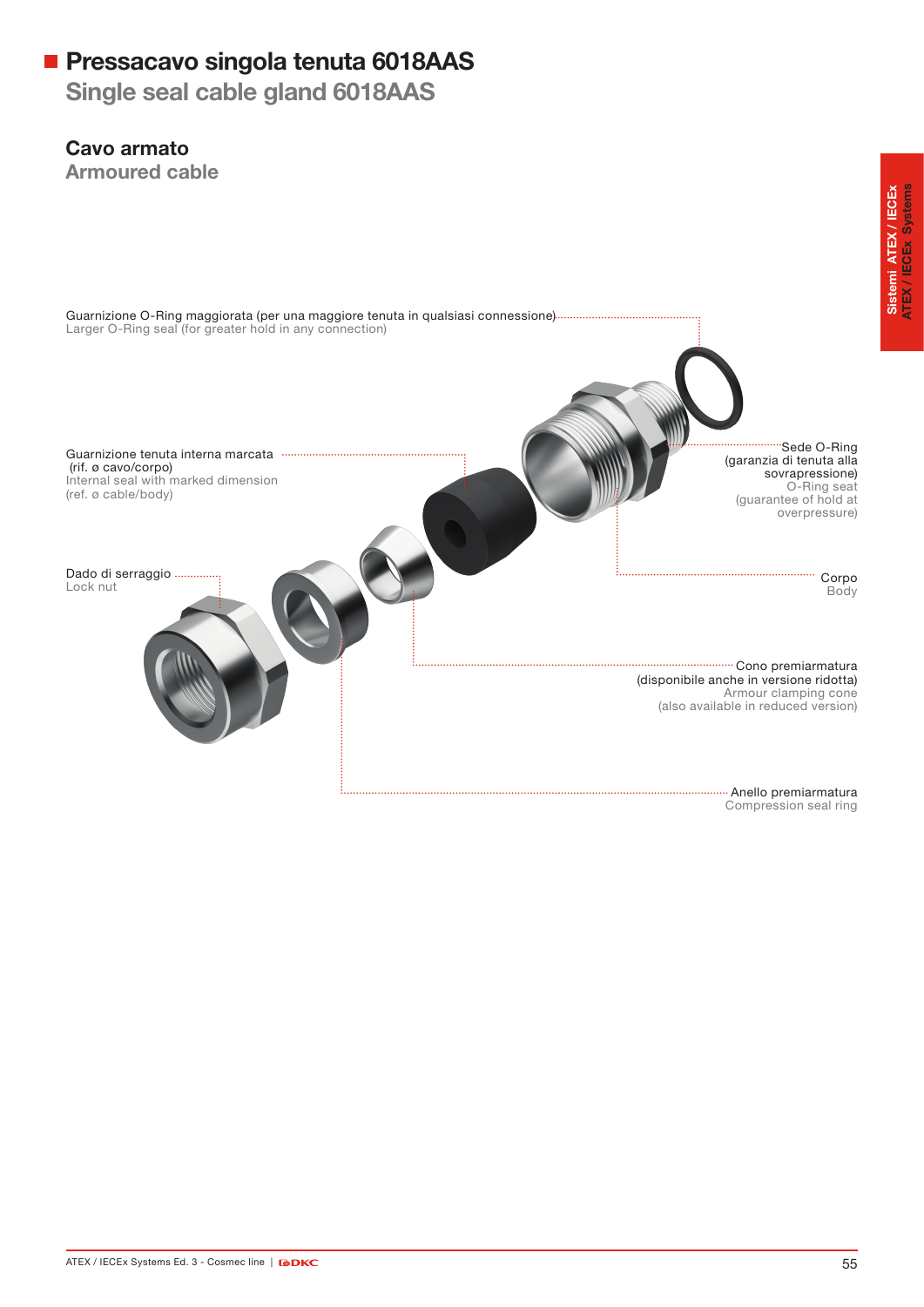Single seal cable gland 6018AAS

## Cavo armato

**Armoured cable** 



|                                      | <b>SERRAGGIO CAVO</b><br><b>CABLE TIGHTENING</b> | <b>FILETTO</b><br>THREAD | <b>LUNGHEZZA FILETTO</b><br><b>THREAD LENGTH</b> | <b>DIMENSIONE CHIAVE WRENCH SIZE</b><br>mm |                 | <b>DIAMETRO ESTERNO</b><br><b>EXTERNAL DIAMETER</b> | LUNGHEZZA TOT.<br><b>TOTAL LENGTH</b> |
|--------------------------------------|--------------------------------------------------|--------------------------|--------------------------------------------------|--------------------------------------------|-----------------|-----------------------------------------------------|---------------------------------------|
| <b>CODICE KIT</b><br><b>CODE KIT</b> | ømin- ømax                                       | F                        | Lf mm                                            | CH <sub>1</sub>                            | CH <sub>2</sub> | øD mm                                               | L tot                                 |
| 6018AASAKGM1EB                       | $5 - 10$                                         | M16x1.5                  | 15,0                                             | 24,0                                       | 26,0            | 28,0                                                | 53,5                                  |
| 6018AASAKGM2EB                       | $5 - 10$                                         | M20x1.5                  | 15,0                                             | 24,0                                       | 26,0            | 28,0                                                | 53,5                                  |
| 6018AASBKGM2EB                       | $5.5 - 13$                                       | M20x1.5                  | 15,0                                             | 30,0                                       | 32,0            | 35,0                                                | 56,0                                  |
| 6018AASBKGM3EB                       | $5.5 - 13$                                       | M25x1.5                  | 15,0                                             | 30,0                                       | 32,0            | 35,0                                                | 56,0                                  |
| 6018AASCKGM3EB                       | $10.5 - 18$                                      | M25x1.5                  | 15,0                                             | 35,0                                       | 36,0            | 39,0                                                | 56,0                                  |
| 6018AASDKGM4EB                       | $15 - 24$                                        | M32x1.5                  | 15,0                                             | 42,0                                       | 45,0            | 49,0                                                | 66,0                                  |
| 6018AASEKGM5EB                       | $21 - 30$                                        | M40x1.5                  | 15,0                                             | 48,0                                       | 50,0            | 55,0                                                | 67,0                                  |
| 6018AASFKGM6EB                       | $24 - 36$                                        | M50x1.5                  | 15,0                                             | 55,0                                       | 58,0            | 63,0                                                | 67,0                                  |
| 6018AASGKGM7EB                       | $36 - 45$                                        | M63x1.5                  | 15,0                                             | 68,0                                       | 68,0            | 74,0                                                | 67,0                                  |
| 6018AASHKGM8EB                       | $45 - 54$                                        | M75x1.5                  | 15,0                                             | 80,0                                       | 80,0            | 88,0                                                | 67,0                                  |
| 6018AASIKGM9EB                       | $54 - 62$                                        | M90x2                    | 20,0                                             | 100,0                                      | 102,0           | 109,0                                               | 81,0                                  |
| 6018AASLKGM9EB                       | $62 - 68$                                        | M90x2                    | 20,0                                             | 100,0                                      | 102,0           | 109,0                                               | 81,0                                  |